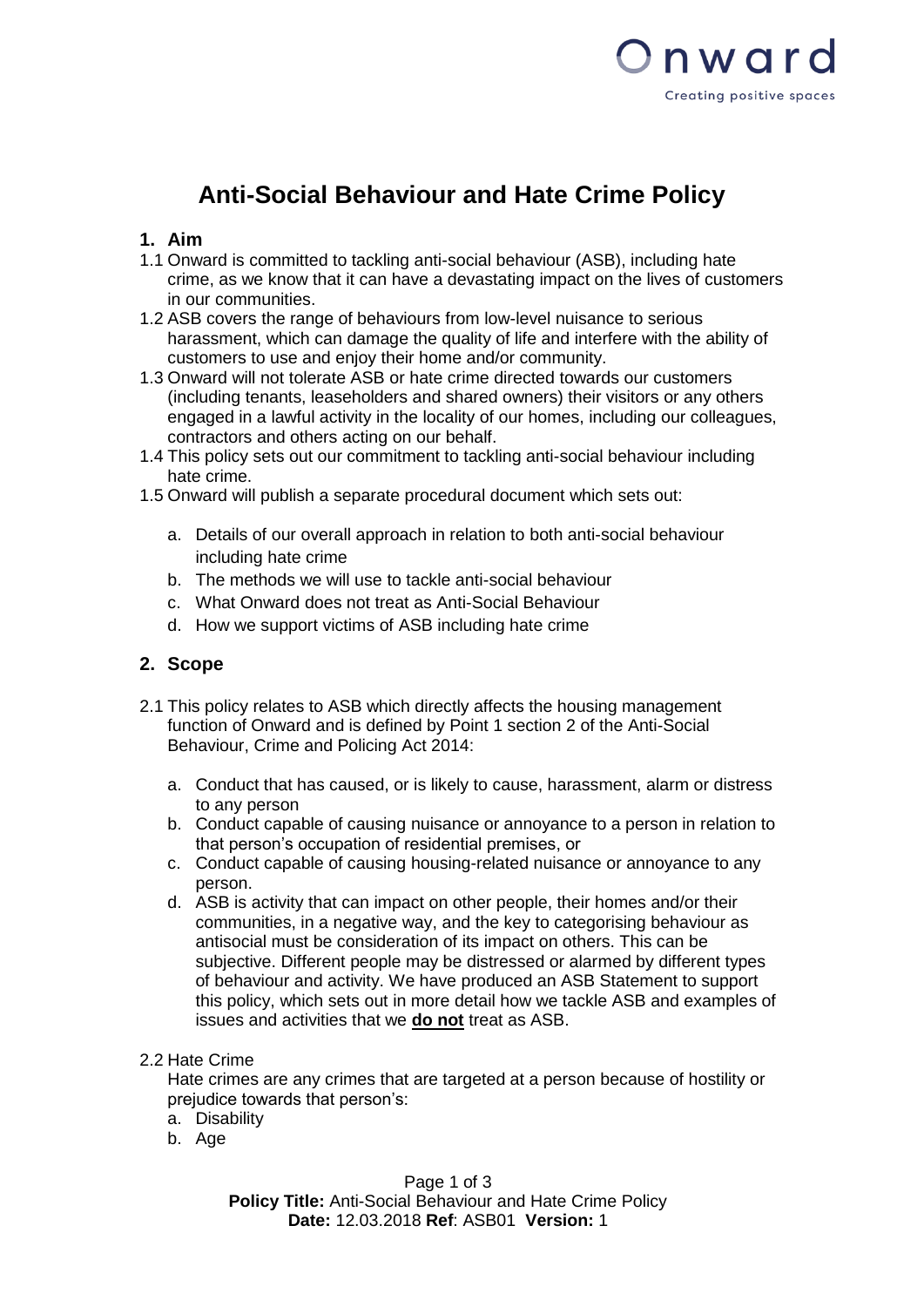

- c. race or ethnicity
- d. religion or belief
- e. sexual orientation
- f. gender identity
- 2.3 Onward accepts the 'Macpherson' Report's definition of a racist incident as 'any incident which is perceived to be racist by the victim or any other person'.
- 2.4 Onward will adhere to all relevant legislation, statutory guidance and regulatory standards.
- 2.5 Onward has a duty of care to victims of crime and ASB and is required to meet regulatory and legislative guidance as follows:
	- a. Anti-social Behaviour, Crime and Policing Act 2014
	- b. Equality Act 2010

### **3. Training and Support for Colleagues**

3.1 We will provide support to colleagues who feel threatened or at risk from any alleged perpetrator. This may include risk assessments, advice, counselling, and action being taken against alleged perpetrators. We will ensure that colleagues are confident in their ability to identify and investigate incidents and reports of ASB by providing appropriate induction training, annual refreshers and updates on relevant legislation as well as any relevant external training. We will also ensure that all relevant colleagues are aware of this policy and procedure.

### **4. Dealing with Malicious, Vexatious or Unreasonable Complaints**

4.1 All complainants have a responsibility not to make malicious or unreasonable complaints about their neighbours, visitors or anyone engaged in lawful activity around their property. We will take action against anyone found to have made a malicious complaint.

### **5. Complaints and the ASB review**

- 5.1Victims and perpetrators of ASB including hate crime can make a complaint to Onward if they are unhappy with the way in which their case was handled. Onward will also advise complainants of their right to make contact with the Housing Ombudsman once our complaints process has been exhausted.
- 5.2Onward will share information requested and be an active partner in the ASB review mechanism with local authorities and partner agencies. As Onward operates in many local authorities, this process will be agreed with individual local authorities as appropriate and may include outcomes around community remedy.

### **6. Data Protection and Information Sharing**

- 6.1Onward treats all information received in confidence, consistent with our legal responsibilities as a Data Controller to comply with the General Data Protection Regulation (GDPR), and ensure compliance with OH's Data Protection Policy & Standards.
- 6.2In certain circumstances Onward may be required to share personal data with other statutory agencies. Where practical, consent from the Data Subject will be

Page 2 of 3 **Policy Title:** Anti-Social Behaviour and Hate Crime Policy **Date:** 12.03.2018 **Ref**: ASB01 **Version:** 1